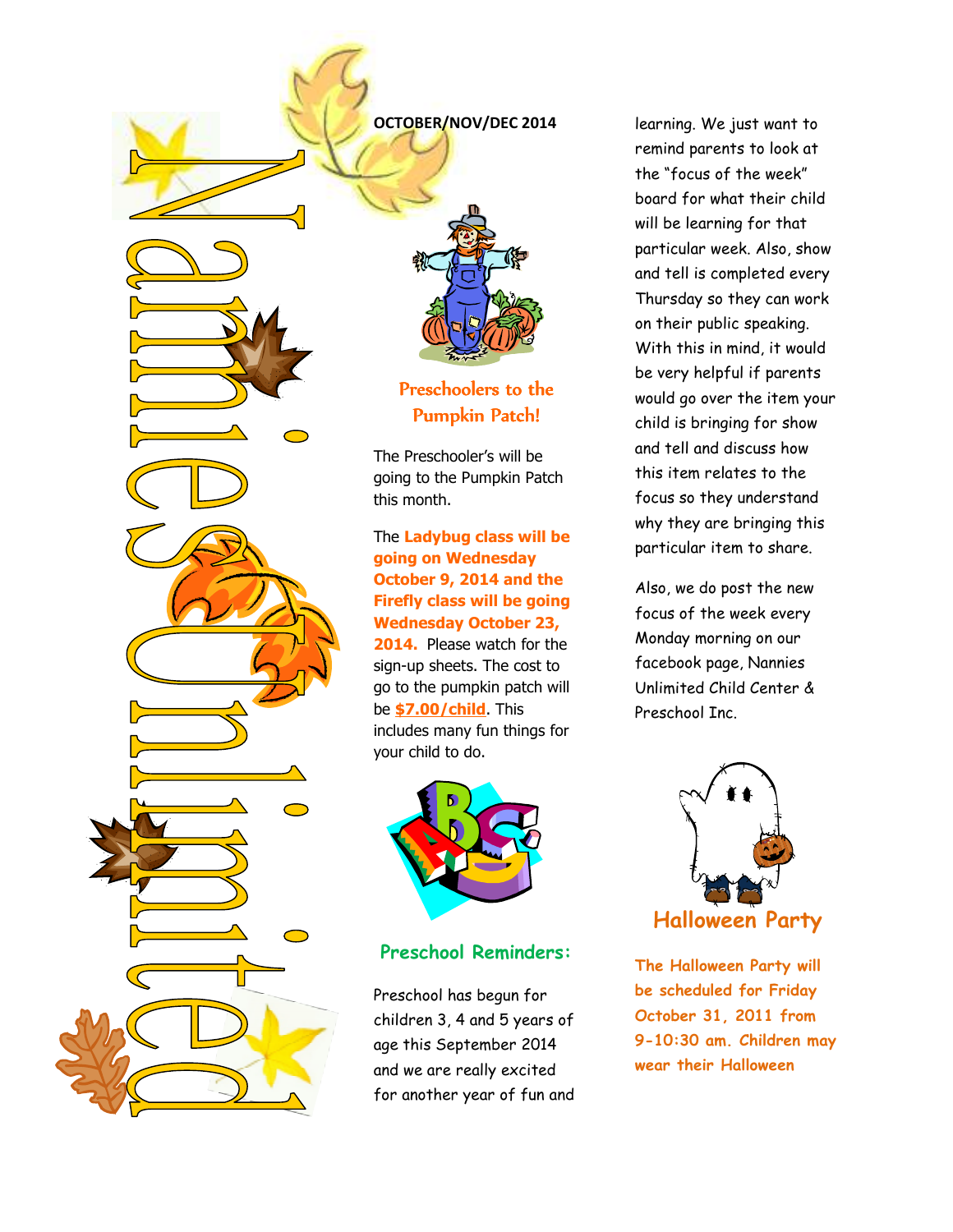**costumes if they so choose!** 

**Please have your child come dressed in their costume that morning. Please remember to bring extra cloths to have them change into later. Please remember that the Center DOES NOT promote violence so keep your costumes neutral.** 

**Your child may bring candy if they wish to share with others.** 



Holiday Schedule:

### Thanksgiving 2014

Closed: Thursday November 27 & Friday November 28, 2014.

### Christmas 2014

Wednesday December 24, 2014 the Center will be closing early at 3:30 p.m. Closed on Thursday December 25, 2014.

### New Year's Day 2015

Closed Thursday January 2, 2015.

# **CHRISTMAS** PROGRAM

Mark your calendars! The preschool class (Ladybugs & Fireflies) will present their Christmas Program Thursday December 18, 2014 at 4:00 p.m.



E-MAIL

We really appreciate all of the positive comments about our website. (nanniesunlimitedchildcare.com) If you have any comments or would like to see something added to our site please let us know.

You can either email us through the website itself or if you wish you may send it to either Ms. Vickie at

nanniesunltdvj@aol. com or

Ms. Cindy at:

nanniesunlimited@a ol.com

We are trying as much as we can to continue to go "GREEN".

With this in mind, all invoices will continue to be sent electronically.

Please make sure we have your email address in the office.

All year end invoices will be sent

 $glectronic$ ally.  $PI\varnothing$ s $\varnothing$ watch for these after the first of the 2015 year.

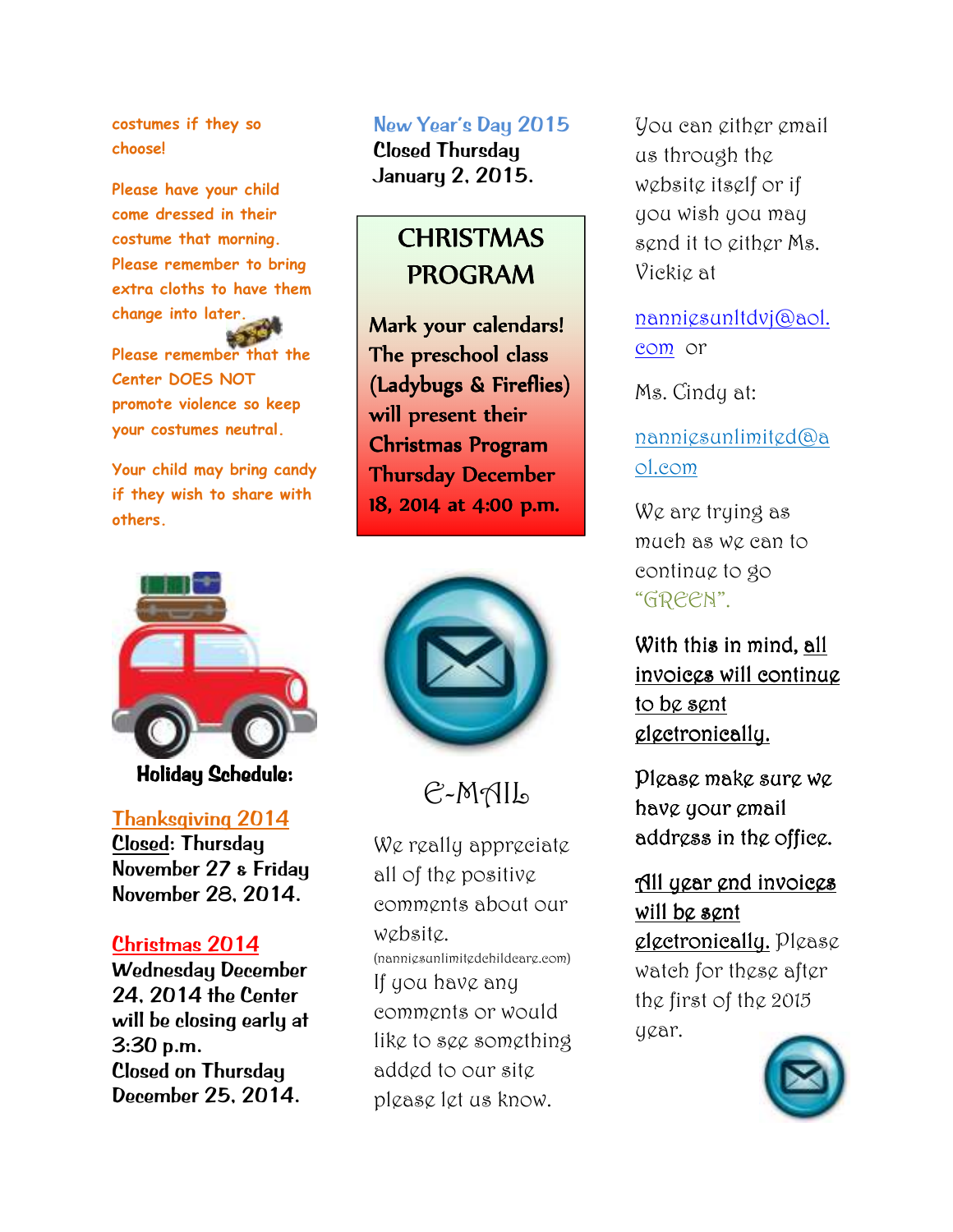

You may also find us on facebook under the name of, Nannies Unlimited. Where every Monday morning I post what the week's "focus of the week" will be for each individual class. I also will periodically post items (children's clothing, toys, furniture etc…) that have been pulled from the shelves or has been recalled by our government.



Parents and family members, please refrain from throwing your cigarette butts outside in the parking lot. Children leaving/coming

the Center pick those butts up and mimic what adults do with the cigarette. UGH!!! We appreciate all your cooperation with this! Thank you very much!



your help! We have noticed a lot of pop cans, garbage, cigarette butts and litter in our parking lot. Children try and pick up any and all things to investigate! This is not safe or healthy. Please try and keep our parking are clean and safe for the children and our patrons. **THANK YOU!**



If you have access to extra paper the children can use for arts & crafts or for the children to be creative with we would love to have it. We need to restock our supplies. In the past we have had parents whose work place throw away paper that has been barely used. This type of paper would be perfect for those creative minds and refrigerator art. Thank you!



# Books

If you have any "unwanted" children books at home we are always looking to replenish our supplies! The children love to read and look at the pictures. Although we have a large library for our teacher's to use during their reading~preschool time we also have books in each room the children can independently pick up and read. Since children are just learning how to respect books, they do at times become "unreadable". These are the books we would like to replenish. So, if you are looking to reduce some of your supply at home we would love to have them! Please bring them to the office so we may "log" them into our system!

Thank You!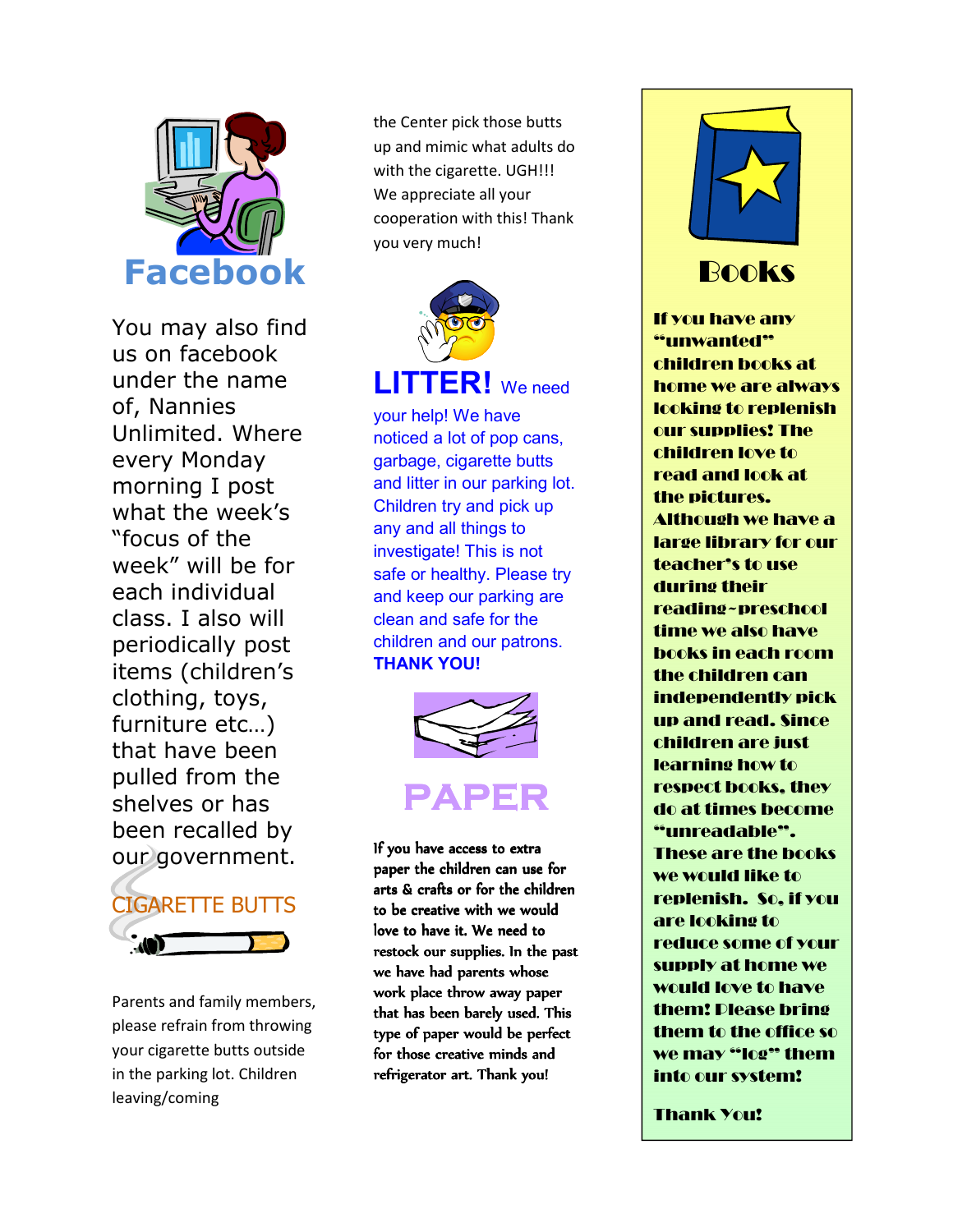

#### **SCHOOL AGE NEWS!**

**Wow, it seems like we just started school and here we've already started the second semester! Everyone has been pretty good about signing their children up for no school days. Just another reminder though, if you sign your child(ren) up to attend a "no school day" (i.e. Spring break/Winter break/Summer break, Teacher In-service day) then you will be responsible for payment. When you sign your child up to attend the Center we staff and adjust our menu's accordingly.** 

**Please keep your eyes open for any sign up sheets posted on the schooler's bulletin board located in the hallway leading to the school age** 

**room**



**Policy & Procedure Reminders!** 



Children must be Signed in and out by Their parents and escorted to their room when arriving and leaving the center.

# **Diapers**

Infants and/or children attending the center whom require the use of disposable diapers and/or training pants will have a personal supply brought from home. That supply will be marked for identification. Parents will be required to bring one container of diapers and one container of baby wipes during the first Monday of each month. The Nannies will let the parent(s) know during the month if more diapers are needed.

# State Funding:

Just a reminder for those individuals who receive state assistance for childcare; you are only allowed 4 (four)absences monthly the State will pay for, if you go over the 4 days in one month time you will be responsible

for the payment beyond those 4 (four) days.

# Cubbies:

**Please remove all unnecessary items from your child's cubby at least weekly, preferable daily. The cubbies get so full your child has a difficult time placing their preschool items in them to show mom and dad.** 



**Parking** 

## **Entrance ~ Exit**

To Prevent accidents from occurring in our parking lot we would like to review that the entrance to the parking lot is on the east end closest to the Center and the exit is at the west end of the parking lot located by the vans/garbage receptacle. Please remember there are people walking with children to and from vehicles/building and would ask that you slow down and be cautious especially during the morning drop off and evening pick up times.

Thank you!